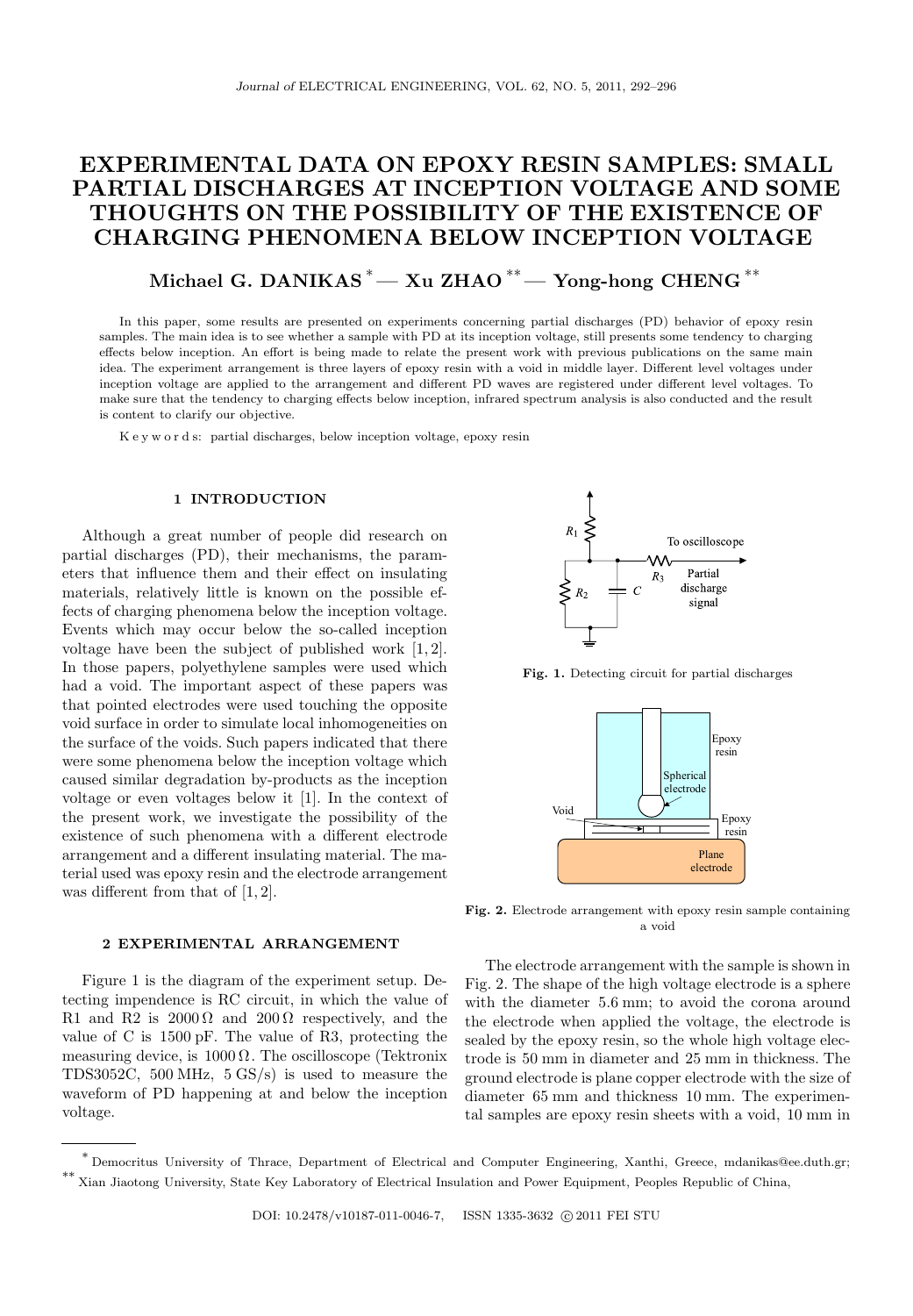

Fig. 3. aveforms of PD at inception voltage and different voltages below inception voltage; (a) 12 KV of inception voltage, 10 mV/div,  $1 \mu s$ /div; (b) 10 kV (1 hour duration),  $5 \text{ mV}/\text{div}$ ,  $1 \mu s/\text{div}$ ; (c) 9.5 kV (half hour duration) 10 mV/div,  $1 \mu s/\text{div}$ ; (d) 9 kV (half hour duration), 10 mV/div,  $1 \mu s$ /div; (e) 8.5 kV (half hour duration), 5 mV/div,  $1 \mu s$ /div

diameter, sandwiched by two epoxy resin sheets. All the epoxy resin sheets are prepared in the same size, 60.0 mm in diameter and 2 mm in thickness.

### 3 EXPERIMENTAL RESULTS

Voltages, above and below the inception voltage, are applied in the experiment to compare the PD activity and its effect on the degradation of epoxy resin below inception voltage with that phenomenon induced by PD above inception voltage.

## 3.1 PD waveform

Figure 3 shows the waveforms of PD at inception voltage and different values below inception voltage.

As can be seen from Fig. 3, the duration of PD impulse occurring below inception is longer than that at inception voltage and the amplitude below inception is smaller than that at inception voltage. It can be concluded that the PD (or at least charging effects manifesting themselves as PD waveforms) is still in existence below the inception voltage although the duration of PD impulse is longer with smaller amplitude than that at inception voltage.

## 3.2 Infra-Red Spectrum Analysis Results

After the electrical tests, the powder of epoxy resin samples was collected from the surface where PD happened to conduct Infra-Red spectrum analysis. From the Infra-Red analysis (shown in Fig. 4), there seem to be no remarkable difference among the three infra-red spectrograms although some interference noises exist in the Fig. 4(a) and Fig. 4(b). If we focus on the tiny part around

1040/cm, a small difference between samples with experiment and that without experiment can be found that there is a small peak existing at about 991/cm. That peak may give some evidence that the same effect on the epoxy resin due to PD at and below inception voltage worked during the experiment, but what exactly happened and what materials generated are not known yet and it will be the subsequent research.

# 4 DISCUSSION

The experiments performed indicate that below inception voltage occasional PD (or charging effects) is possible. They indicate that below inception — on some occasions — the duration of the applied voltage plays a critical role since occasional PD appear after some time of voltage application. In other words, the more the experiment endures at a voltage below inception the more probable is for PD to appear, ie the duration of charging lasts for more time and consequently it is more probable to have a charging event transformed into PD. The results are indicative but of a different nature from those published in [1, 2]. In the present experiments, we have no direct contact of the electrode with the void. In the case of  $[1, 2]$ , pointed electrodes were surfacing on opposite sides of an enclosed void, so to create favourable conditions for PD and/or latent PD. In the present case, something like this does not happen. One may argue that when the voltage goes below inception level, and there are still PD, it is because of the extinction voltage. In other words, one might say that we really witness extinction voltage values and not any charging effects below inception. This, however, contradicts the very definition of PD extinction voltage: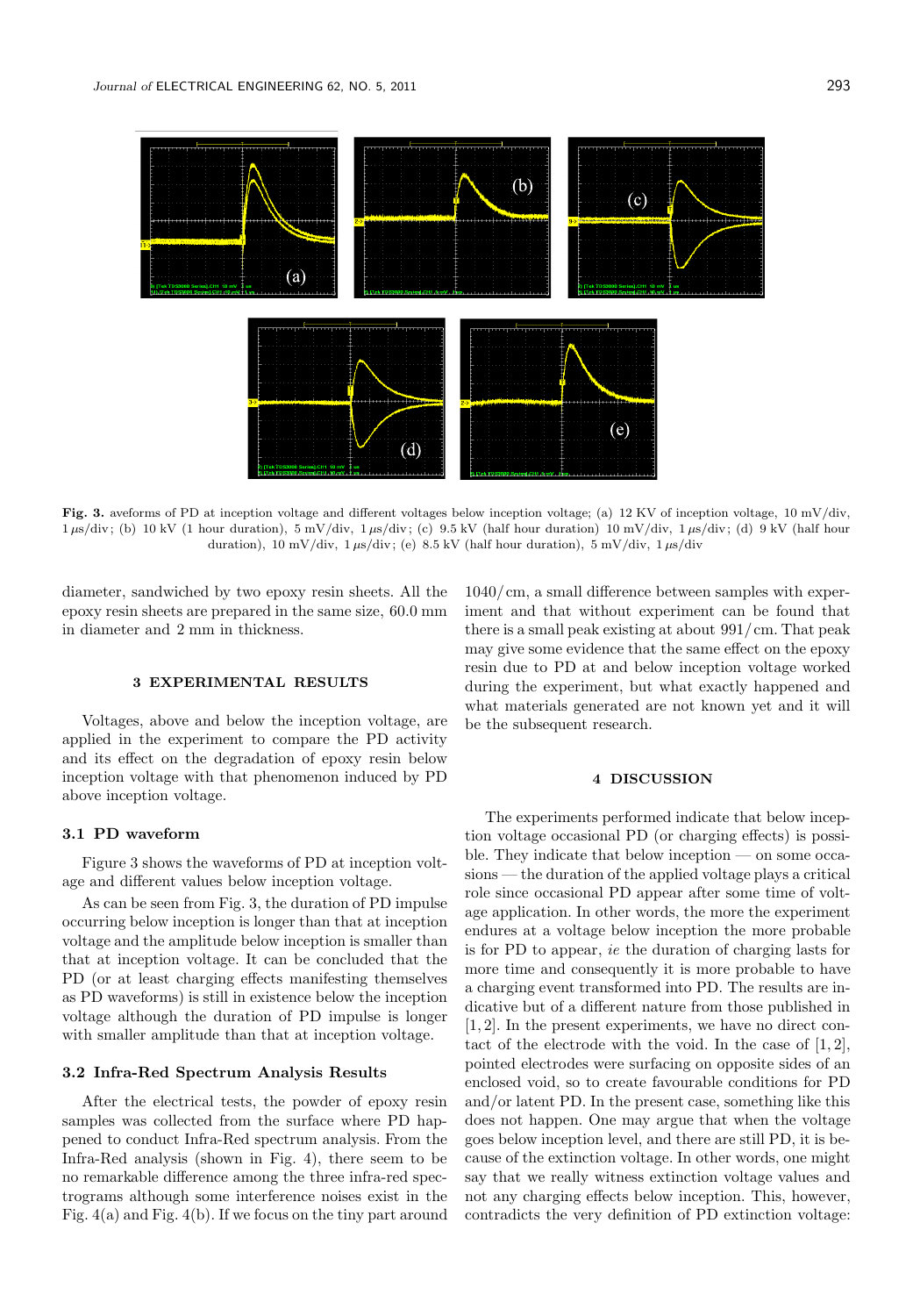

Fig. 4. Infra-Red spectrum result of epoxy resin; (a)– below inception voltage, (b) – at inception voltage, (c) – pure epoxy resin without experiment

namely, that it is the voltage at which repetitive PD cease to occur in the test object, as the applied voltage gradually decreases from a higher value [3]. It has to noted, however, that as we decreased the voltage, especially at the lower end of the voltages applied, there were some PD but not repetitive.

Other experiments were performed with the previous arrangement by adding three sheets of epoxy resin, each of 1.6 mm thickness. Experiments were performed with three epoxy resin sheets (all of them without a void) and subsequently, with three epoxy resin sheets (the middle sheet having a void of 1.81 mm diameter). It must be emphasized that the arrangements we used in this series of experiments were very different from the arrangement we used in the past  $[1, 2]$ . The main difference lies into that in the present arrangement none of the electrodes touches the void. Another difference is that, whereas in [1, 2] the insulating material was polyethylene, ie a nonpolar polymer, in the present case the material is epoxy resin, a polar polymer. This difference may be critical regarding charging, since in a polar polymer, a charging event may more easily trap charge than a truly non-polar polymer [4]. In fact, pre-avalanche events may lead to charge trapping.

In our experiments, the voltage was slowly raised up to inception level. The slow rise gives the chance that sufficient electrons can be provided at the moment when the applied voltage reaches the target value. With the voltage applied for a long time, many PD appear and the quantity of the accumulated charge becomes sufficient not to be influenced by successive PD. Then, the PD become stable. PD characteristics are greatly influenced by the duration of the applied voltage, as was also seen in the present experiments [5].

PD depends on the detection method and/or the system which is employed, and consequently what is detected is entirely different from the detecting signals of another system. The answer to this is that, since some kind of PD and/or charging event is observed, this of course refers to a specific system of detection and that with a specific system we get specific results. Although the PD energy from a small PD (or even the energy from a charging event) is small, one may not know what sort of weak link this energy may find. Small amounts of energy may — with time — enlarge (coalesce) slight defects which in turn coalesce into larger ones. In fact, some past sudden failures of big electrical machine insulation may be due to such enlargements of previously undetected defects [6, 7].

Material erosion is very material dependent, this, however, goes both for "normal" PD and for charging events. As is noticed elsewhere [8], "Material erosion rates due to PD activity are very material dependent ... growth of electrical trees can be quite rapid during low PD levels and large PD levels can be quite harmless . . . erosion [of material surface] [can be] self-perpetuating until the electrical tree bridges the insulation and complete breakdown occurs. PD accompanies the whole process". In other words, it is clearly stated that small PD may also harm the insulation. Perhaps the strongest advocate of what we are trying to present here, comes from [9], where it was emphasized that absence of detectable PD pulses need not signify absence of discharge-induced wear, but also from [10], where it was pointed out that long-term voltage degradation is due to PD, their delivered energy and chemicals, which in turn change the insulating material.

The present experiments can be seen — and should  $be$  seen  $-$  in contradistinction to the experiments performed earlier in [1, 2] with polyethylene samples, and to [11, 12] performed in air gaps. In several cases, below the inception voltage there were PD. Are these charging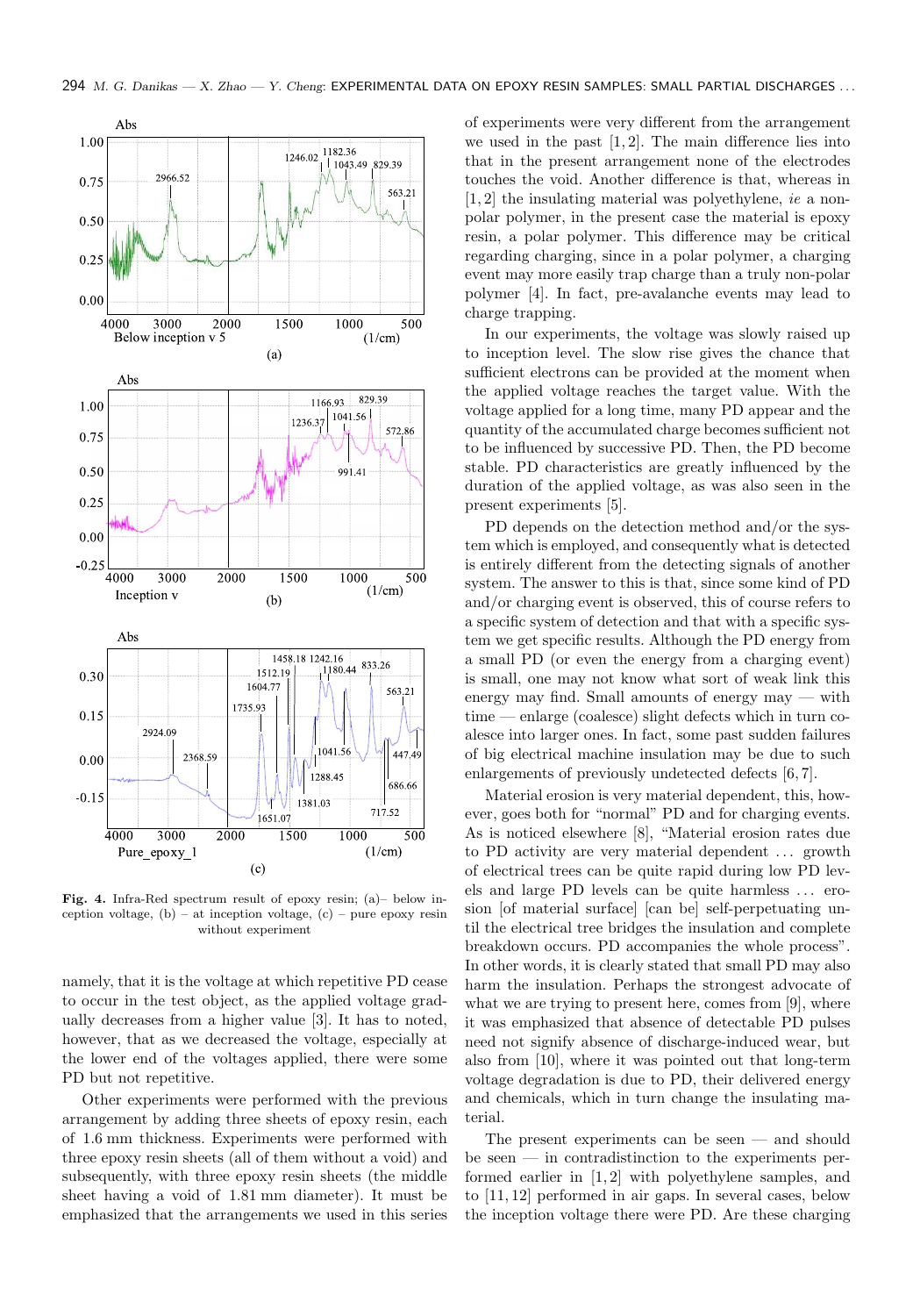events developing to PD? Does the epoxy resin between the spherical electrode and the epoxy sheet hinders the full development of the events below inception? That may be so, since in the previous experiments we had in fact naked electrodes touching in the first case the void, and air gaps in the second case.

The threshold level — desired minimum detectable PD is useful for rejection of noise but test results depend on the selected threshold level. This dependency makes it necessary to use different evaluation methods to define the exact inception-extinction voltage levels. This may be used as an argument against our whole approach. The answer, however, is that the experiments are performed with the available detecting equipment and with a given threshold — which should be the same for all undertaken experiments. In fact, current spikes at voltages lower than inception were observed by other researchers [13]. Such findings are in agreement some of our previously published data [11, 12, 14]. Such spikes appear besides steady components of the LCM (low current mode) which indicates to the switch — on of Fowler-Nordheim type mechanism. Trichel pulses are preceded by current spikes; the regularities are close to those taking place at higher voltages at the leading edge of a current pulse.

If what is said here, is correct, ie that there is some sort of insulation degradation below the so-called inception voltage, then the whole approach to insulation ageing may be modified since there can be no certainty that insulation degrades only at/or above inception. Moreover, the lifetime models should be modified since there may be no lower limit as to the ageing voltage. A point that should be made clear in the context of the present work, is that people may object to the notion of "PD below inception voltage". This can be a ground of contention but one should keep in mind what was said above, namely that, below inception there may be charging events which may develop to PD. PD inception voltage, however, is not a constant parameter of a material and can be altered with the time. In [15], it was noted that PD inception voltage decreases during the ageing of samples. This may be due to sample ageing, void appearance, which in turn may become larger due to thermo-oxidation.

The functioning of space charges in our case cannot be underestimated. Space charges may play their role since they are the result of charge transport from the electrode to the defect (or the void). The inception voltage tends to decrease with the increase of the space charge [16]. When PD occur, space charge tends to be transported to PD. However, when PD apparently stop (or they are not detected), then there may a space charge accumulation in the sample, and this space charge eventually will be transformed (or developed) into PD [17]. If we look at the events below inception voltage from this point of view, it becomes apparent that events below inception have their own importance simply because when a sample is under an electrical field it never stops accumulating space charge.

One more aspect of the present experimental work, but a crucial one: one may say that, when we record repetitive

PD and then going down the voltage, we register in fact the extinction voltage and nothing else. So, one may continue, we do not register at all pre-discharge phenomena or charging events, but simply PD at extinction voltage. To this criticism we have to say that, at the lowest voltage level, first of all the PD are not repetitive but intermittent, and second — and perhaps more important — that generally speaking inception and extinction voltages do not greatly differ, as can be seen in previous papers [18]. In our case, there is a significant difference between the inception voltage and the lowest voltage at which we still observe PD. Moreover, at the lowest voltage at which we observe PD, the latter are not repetitive but random, occasional, sporadic.

In this paper, some preliminary results with a spherical electrode — plane arrangement were given. It seems that some PD and/or charging phenomena (which may develop into PD) exist below the so-called inception voltage. Such preliminary results are in qualitatively agreement with previously published data. Infra-red spectrum analysis, which is a very recommended method to clarify what the material generate due to PD, is conducted in present paper and some evidence from the analysis can support the assumption that PD occurring below inception voltage also can play some effect on degradation of epoxy resin.

# 5 PROPOSALS FOR FUTURE RESEARCH

The experiments with the same type of samples should continue with an improved sensitivity of the PD detecting circuit. Although there are indications of events occurring below the inception level, another experimental arrangement, with the spherical electrode surface touching the surface of the void — much in line with the experiments reported in  $[1, 2]$  — should be tried out. Things may occur more easily if we have naked electrode touching the surface of the epoxy resin samples, simply because there may be a better and easier electron emission from the electrode. Such an arrangement may also relate much closer to the experimental work reported in [1, 2]. Chemical analysis of the void surfaces both at inception and well below inception voltage, might also give a clue regarding our effort. Chemical analysis should be tried also with the new arrangement proposed here. The nature of deterioration byproducts should be investigated and thoroughly studied. Although there are indications that the byproducts above and below inception are very similar (ie that PD above inception cause failures similar to charging events below inception), more light should be shed on this [1, 19].

Even though the above proposals can be realized, the conclusions will not be final as to the existence of charging effects below the inception voltage. More work should be done including in our approach not only conventional